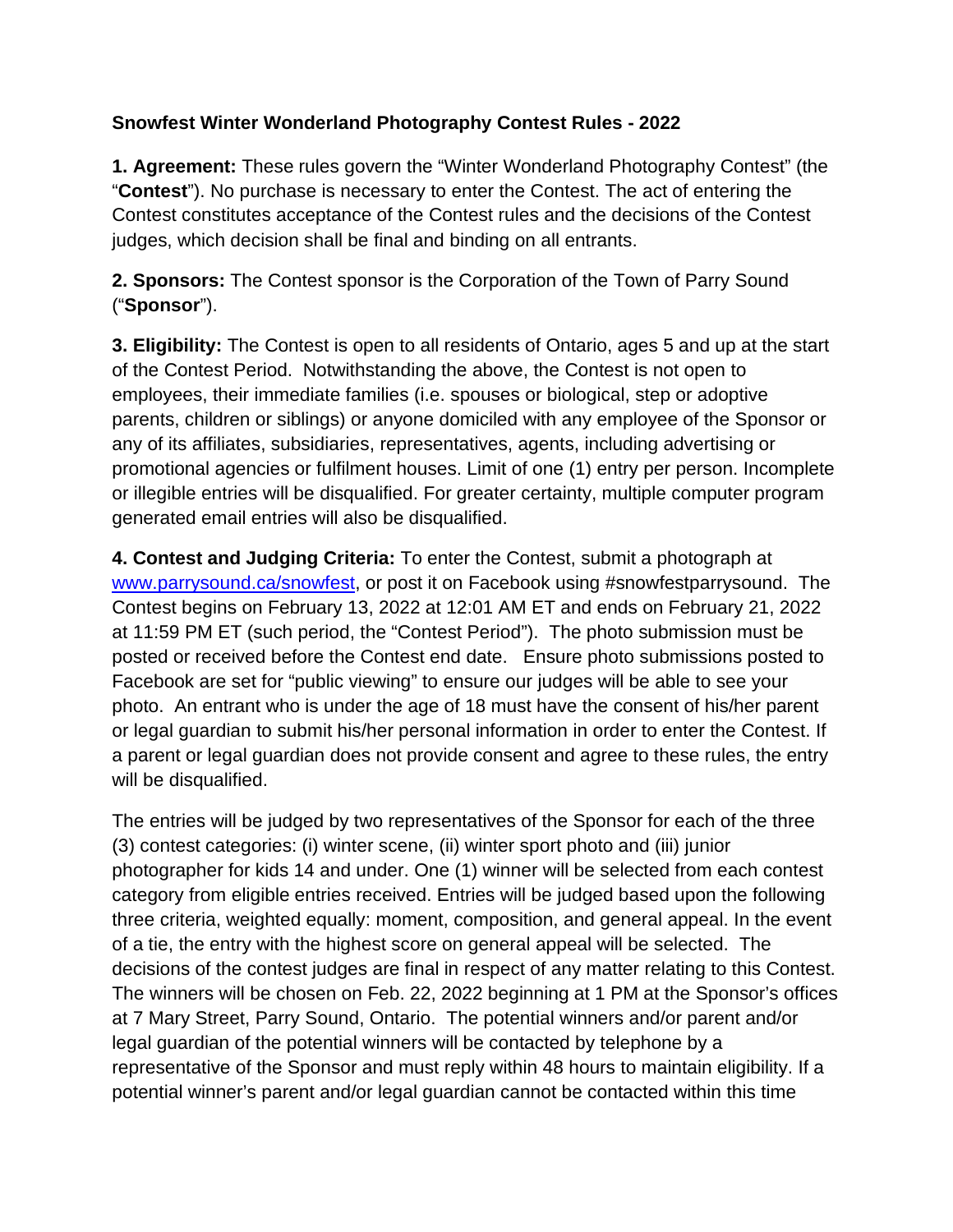period or fails to respond to any attempted contact, such potential winner will be disqualified, his/her entry will be declared null and void and the Sponsor reserves the right, in its sole and absolute discretion, to select another eligible entry based on the judging criteria, in which event these provisions shall apply to such other eligible entry.

By entering this Contest you acknowledge that all entries become the property of the Contest Sponsor and will not be returned or acknowledged. By entering you certify that you are the photographer and sole copyright owner of this photo, and have obtained the consent of all identifiable persons shown in it for these uses. The Sponsor has the sole discretion to use or not use any photo. To be eligible, an entry must be the entrant's original photograph, may not have been entered in any other contest, won any other prize or have been previously published in any other medium. Sponsor reserves the right to reject and disqualify any submissions that could be offensive or inappropriate or that do not meet the terms and conditions of these rules.

**5. Prize:** Three (3) prizes in total are available to be won (one prize for each contest category), each prize consisting of: two (2) snowshoe day passes and rentals to Georgian Nordic Outdoor Activity Centre, and a \$25 Downtown Dollars gift certificate (approximate total retail value \$65 CDN). Unauthorized use, reproduction or resale is prohibited. Safeguard your gift certificate. Gift certificates will not be replaced or replenished if lost, stolen, used incorrectly or without authorization. Gift certificates may not be exchanged for cash. Any purchase for an amount greater than the available balance of your card must be paid with an alternative method of payment. Unless otherwise specified, gift certificates cannot be combined with any other discounts, specials or offers. Sponsor or the gift certificate issuer reserves the right to limit, revoke or refuse the use of a gift certificate at any time at its sole discretion. Except where prohibited by law, gift certificates may expire, and other terms and conditions may apply – see the gift certificate issuer for details.

**6. Prize Claim:** Each potential winner and/or his or her parent and/or legal guardian must come to 52 Seguin Street, Parry Sound, to claim their prize. If a potential winner does not claim the prize within five (5) days of notification, the next eligible entry selected by the judging criteria set out in these rules will be contacted, and the first potential winner will have no further claim to the prize. Sponsor will not mail or courier the prize and is not responsible for unclaimed prizes. Sponsor shall not be responsible for lost, damaged, stolen or unclaimed prizes. If a potential winner is unable or unwilling to accept or otherwise redeem a prize on the terms it is awarded, the prize shall be forfeited, and no cash or substitutes will be provided in whole or in part.

**7. Release, Licence to Use Copyright and Waiver of Moral Rights:** By entering the Contest, each entrant and/or his/her parent or legal guardian irrevocably: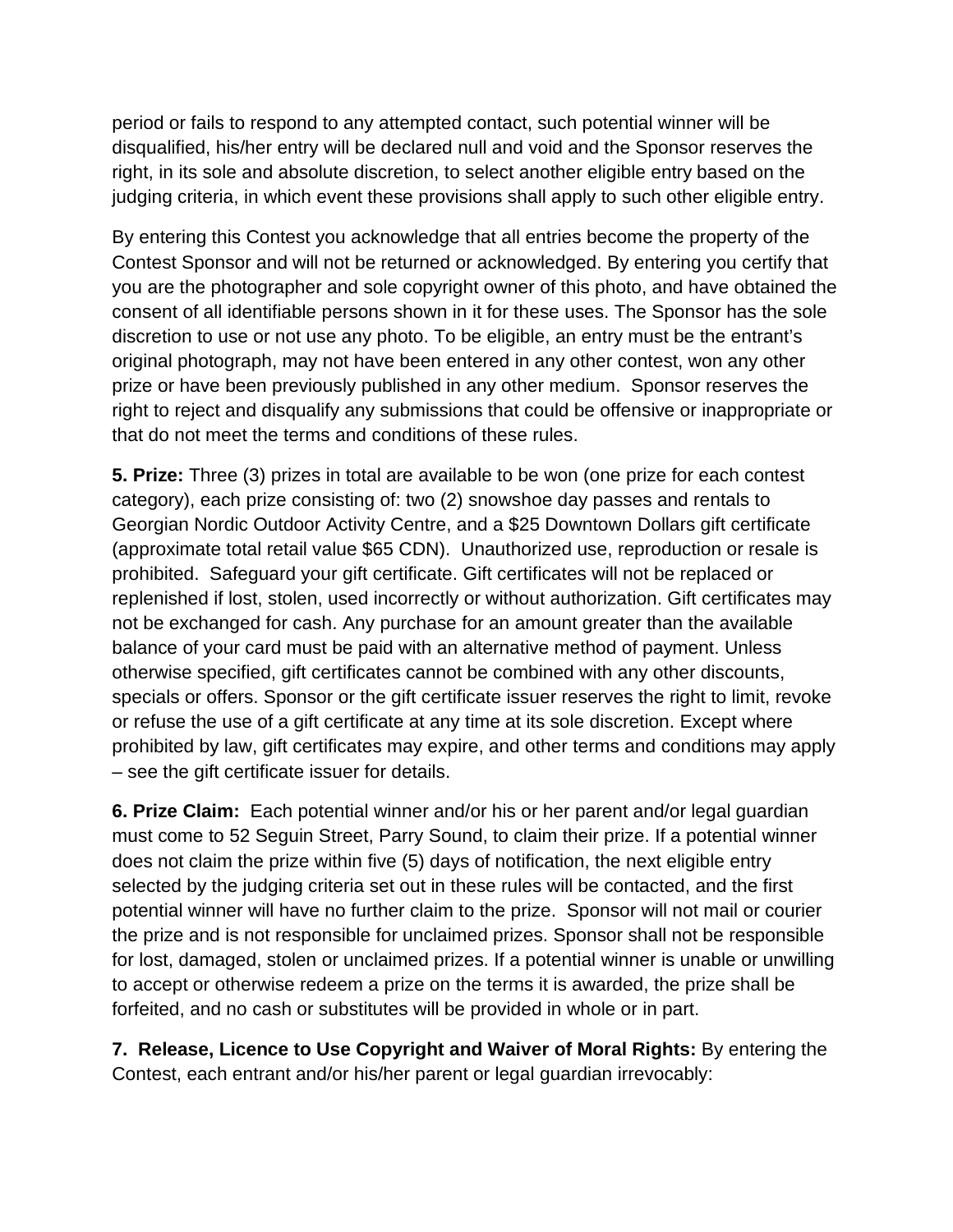(a) authorizes the Sponsor to use the submission, including without limitation the entrant's name, city and province/territory of residence, photograph, image, picture, portrait, likeness, and statements (together, "Material") in connection with its business, including without limitation for this Contest or for general advertising and promotional purposes, in any and all forms of media now owned or hereafter invented, without further notice, review, approval, consent or compensation;

(b) grants Sponsor a perpetual, irrevocable, worldwide, royalty-free non-exclusive license to publish, use, reproduce, copy, display, distribute, edit or modify any entrant's Material in connection with this Contest, other marketing and advertising purposes, or for any other reason or purpose, and each entrant waives any and all moral rights he/she may have in any Material submitted. Each entrant and/or parent or guardian of an entrant agrees to complete and sign all documents necessary to confirm the rights granted under these official rules; and

(c) consents to the use of the Material in advertisements for the Sponsor, and to the posting of his or her Material in print and online in Sponsor's and the Sponsor's affiliates' and related companies' publications, websites and in social media without any further notice, review, approval, consent or compensation. In addition, each entrant and his/her parent or legal guardian acknowledges and agrees that publishing Material in print and posting Material online brings that Material within public view, and the Sponsor will not be held liable for any copying, reproducing, re-posting, or unlawful use of any published or posted Material, or any other injury, damage or loss to any entrant or any other person that may result.

As a condition of being declared a winner and prior to being awarded the prize, the potential winner and/or the parent or legal guardian of the potential winner will be required to show valid photo ID and to sign a declaration of eligibility and release form (i) releasing the Sponsor from any and all liability in connection with the Contest and/or the prize; (ii) confirming compliance with these Contest rules; (iii) consenting to the use of the entrant's first name and last initial and Material, in any and all forms of media, without further compensation, in any publicity carried out by the Sponsor and/or its advertising and promotional agencies; and (iv) assigning any intellectual property rights, including copyright, in the Material to the Sponsor and waiving the entrant's moral rights in the Material. The potential winner and/or parent or legal guardian of the potential winner may also be required to sign confirmation and release forms from any prize supplier, their related parties and/or third-party contractors.

**8. Indemnity:** By participating and/or allowing your child to participate in this Contest, you agree to defend, indemnify and hold harmless the Sponsor, and its parent,